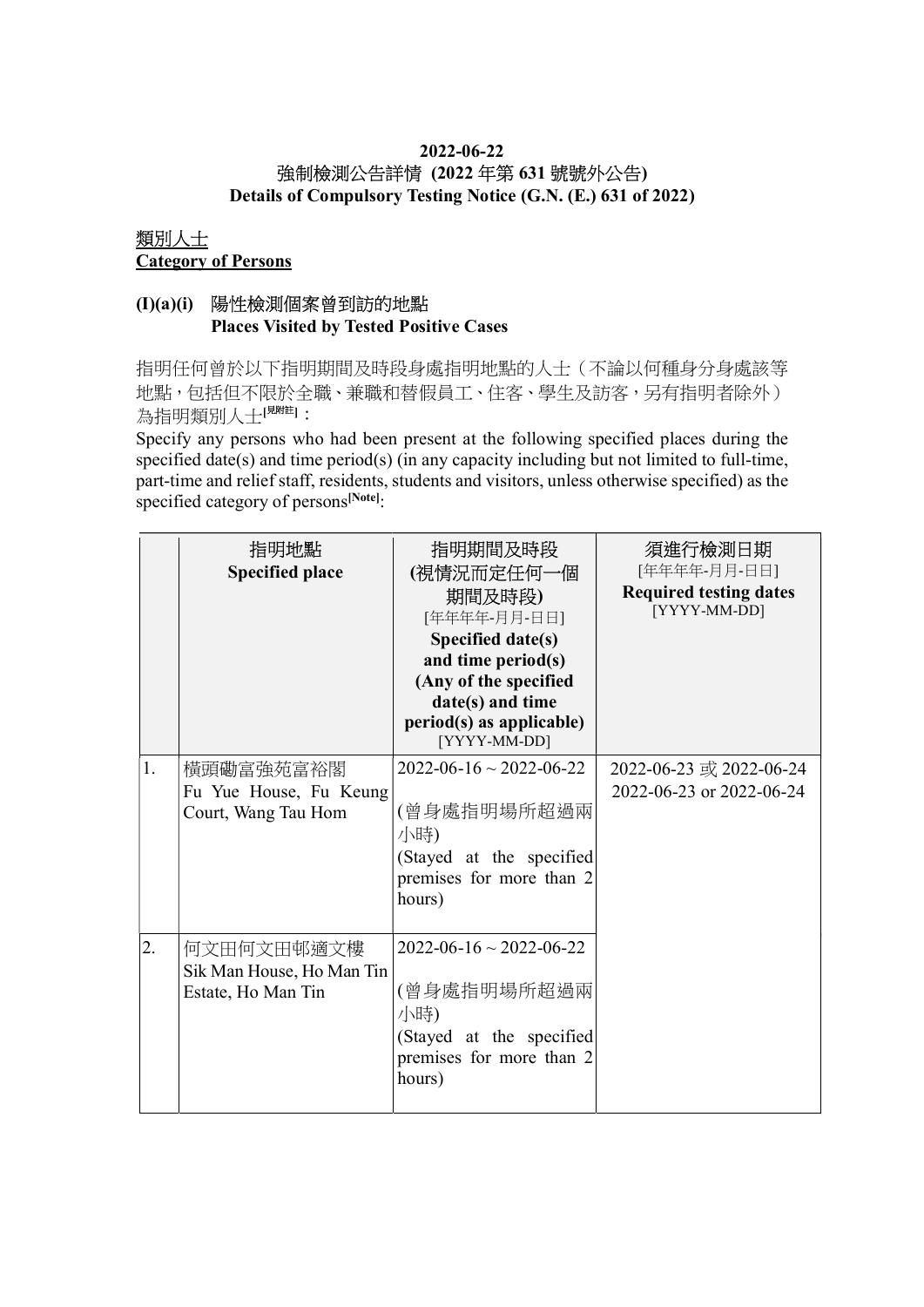|    | 指明地點<br><b>Specified place</b>                                                                    | 指明期間及時段<br>(視情況而定任何一個<br>期間及時段)<br>[年年年年-月月-日日]<br>Specified date(s)<br>and time period(s)<br>(Any of the specified<br>date(s) and time<br>period(s) as applicable)<br>[YYYY-MM-DD] | 須進行檢測日期<br>[年年年年-月月-日日]<br><b>Required testing dates</b><br>[YYYY-MM-DD] |
|----|---------------------------------------------------------------------------------------------------|-------------------------------------------------------------------------------------------------------------------------------------------------------------------------------------|--------------------------------------------------------------------------|
| 3. | 銅鑼灣大坑徑 25 號龍華花<br>園1座<br>Block 1, Ronsdale Garden,<br>25<br>Tai<br>Hang<br>Drive,<br>Causeway Bay | $2022 - 06 - 16 \sim 2022 - 06 - 22$<br>(曾身處指明場所超過兩<br>小時)<br>(Stayed at the specified<br>premises for more than 2<br>hours)                                                        | 2022-06-23 或 2022-06-24<br>2022-06-23 or 2022-06-24                      |
| 4. | 薄扶林寶翠園8座<br>Tower 8, The Belcher's, Pok<br>Fu Lam                                                 | $2022 - 06 - 16 \sim 2022 - 06 - 22$<br>(曾身處指明場所超過兩<br>小時)<br>(Stayed at the specified<br>premises for more than 2<br>hours)                                                        |                                                                          |
| 5. | 愉景灣海堤居海濤閣<br>Onda Court, La Costa,<br>Discovery Bay                                               | $2022 - 06 - 16 \sim 2022 - 06 - 22$<br>(曾身處指明場所超過兩<br>小時)<br>(Stayed at the specified<br>premises for more than 2<br>hours)                                                        |                                                                          |
| 6. | 葵涌葵涌廣場 3 座<br>Block 3, Kwai Chung Plaza,<br>Kwai Chung                                            | $2022 - 06 - 16 \sim 2022 - 06 - 22$<br>(曾身處指明場所超過兩<br>小時)<br>(Stayed at the specified<br>premises for more than 2<br>hours)                                                        |                                                                          |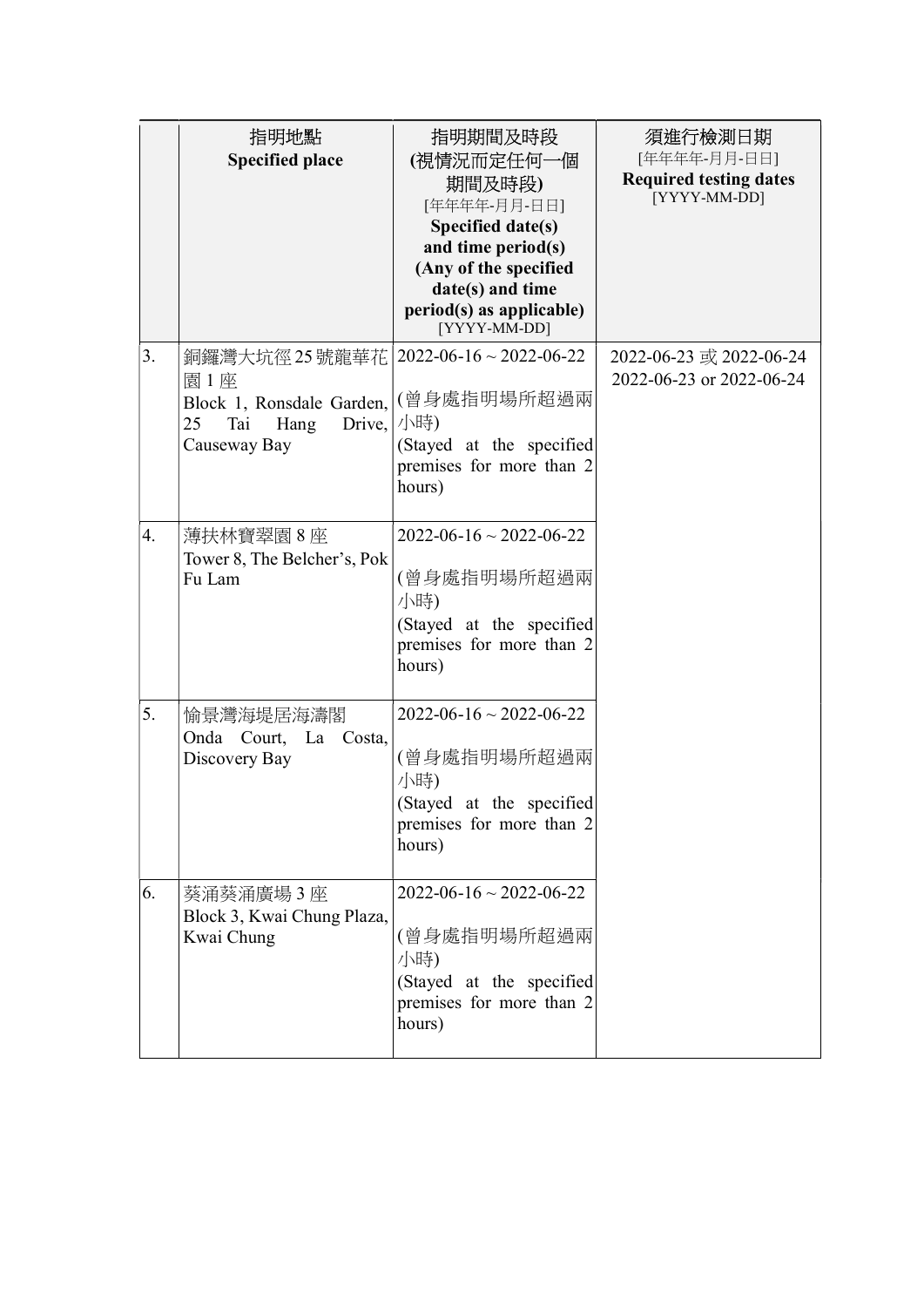|     | 指明地點<br><b>Specified place</b>                              | 指明期間及時段<br>(視情況而定任何一個<br>期間及時段)<br>[年年年年-月月-日日]<br>Specified date(s)<br>and time period(s)<br>(Any of the specified<br>date(s) and time<br>period(s) as applicable)<br>[YYYY-MM-DD] | 須進行檢測日期<br>[年年年年-月月-日日]<br><b>Required testing dates</b><br>[YYYY-MM-DD] |
|-----|-------------------------------------------------------------|-------------------------------------------------------------------------------------------------------------------------------------------------------------------------------------|--------------------------------------------------------------------------|
| 7.  | 將軍澳寶林邨寶仁樓<br>Po Yan House, Po Lam<br>Estate, Tseung Kwan O  | $2022 - 06 - 16 \sim 2022 - 06 - 22$<br>(曾身處指明場所超過兩<br>小時)<br>(Stayed at the specified<br>premises for more than 2<br>hours)                                                        | 2022-06-23 或 2022-06-24<br>2022-06-23 or 2022-06-24                      |
| 8.  | 跑馬地禮頓山7座<br>Tower 7, The Leighton Hill,<br>Happy Valley     | $2022 - 06 - 16 \sim 2022 - 06 - 22$<br>(曾身處指明場所超過兩<br>小時)<br>(Stayed at the specified<br>premises for more than 2<br>hours)                                                        |                                                                          |
| 9.  | 淺水灣華景園 2 座<br>Block 2, Grand Garden,<br>Repulse Bay         | $2022 - 06 - 16 \sim 2022 - 06 - 22$<br>(曾身處指明場所超過兩<br>小時)<br>(Stayed at the specified<br>premises for more than 2<br>hours)                                                        |                                                                          |
| 10. | 香港仔香港仔中心海龍閣<br>Hoi Lung Court, Aberdeen<br>Centre, Aberdeen | $2022 - 06 - 16 \sim 2022 - 06 - 22$<br>(曾身處指明場所超過兩<br>小時)<br>(Stayed at the specified<br>premises for more than 2<br>hours)                                                        |                                                                          |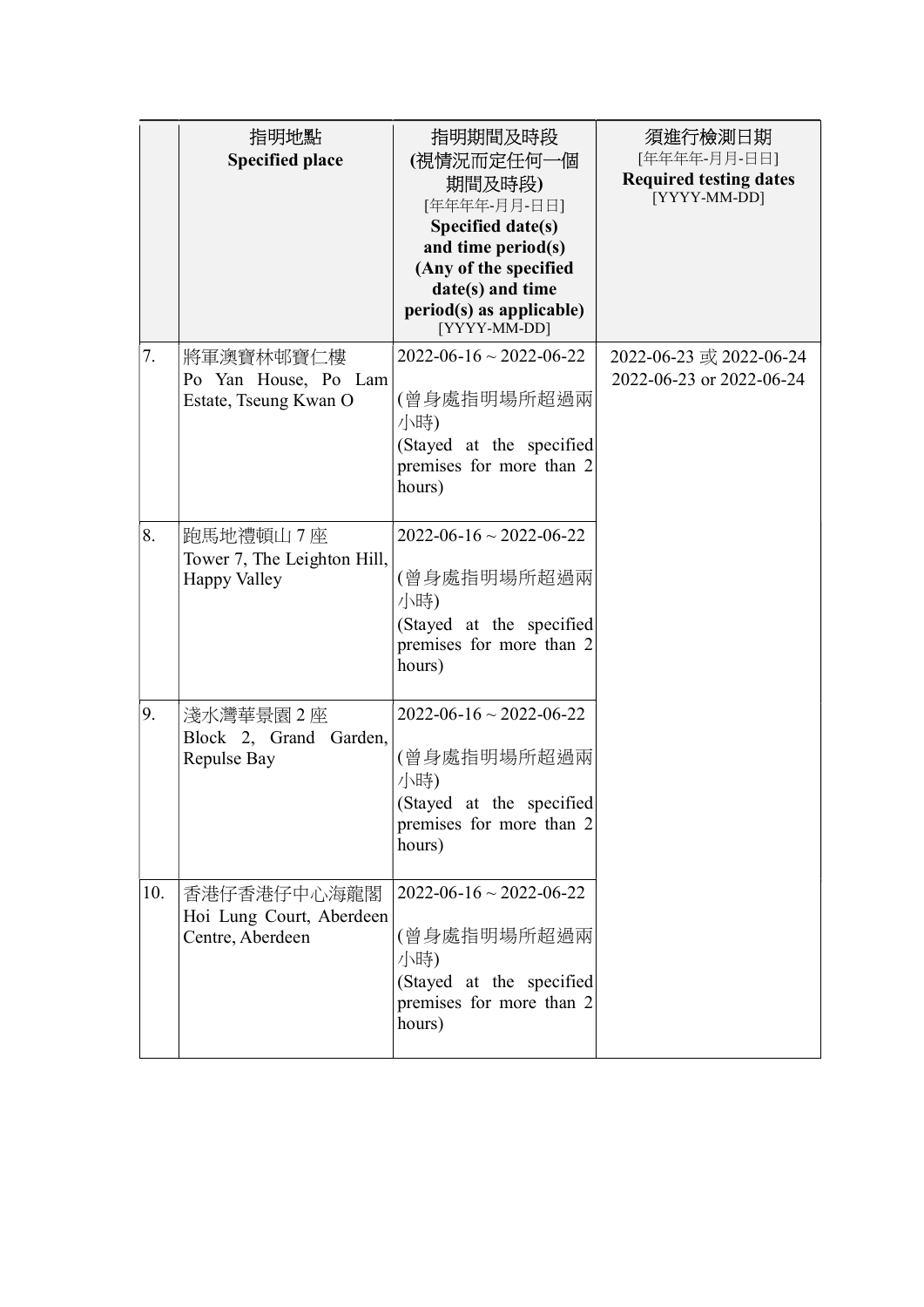|     | 指明地點<br><b>Specified place</b>                                      | 指明期間及時段<br>(視情況而定任何一個<br>期間及時段)<br>[年年年年-月月-日日]<br>Specified date(s)<br>and time period(s)<br>(Any of the specified<br>date(s) and time<br>period(s) as applicable)<br>[YYYY-MM-DD] | 須進行檢測日期<br>[年年年年-月月-日日]<br><b>Required testing dates</b><br>[YYYY-MM-DD] |
|-----|---------------------------------------------------------------------|-------------------------------------------------------------------------------------------------------------------------------------------------------------------------------------|--------------------------------------------------------------------------|
| 11. | 油塘高翔苑高飛閣<br>Ko Fei House, Ko Cheung<br>Court, Yau Tong              | $2022 - 06 - 16 \sim 2022 - 06 - 22$<br>(曾身處指明場所超過兩<br>小時)<br>(Stayed at the specified<br>premises for more than 2<br>hours)                                                        | 2022-06-23 或 2022-06-24<br>2022-06-23 or 2022-06-24                      |
| 12. | 旺角富榮花園 3 座<br>Block 3, Charming Garden,<br>Mong Kok                 | $2022 - 06 - 16 \sim 2022 - 06 - 22$<br>(曾身處指明場所超過兩<br>小時)<br>(Stayed at the specified<br>premises for more than 2<br>hours)                                                        |                                                                          |
| 13. | 荃灣梨木樹邨松樹樓<br>Chung Shue House, Lei<br>Muk Shue Estate, Tsuen<br>Wan | $2022 - 06 - 16 \sim 2022 - 06 - 22$<br>(曾身處指明場所超過兩<br>小時)<br>(Stayed at the specified<br>premises for more than 2<br>hours)                                                        |                                                                          |
| 14. | 將軍澳慧安園 2 座<br>Block 2, Well On Garden,<br>Tseung Kwan O             | $2022 - 06 - 16 \sim 2022 - 06 - 22$<br>(曾身處指明場所超過兩<br>小時)<br>(Stayed at the specified<br>premises for more than 2<br>hours)                                                        |                                                                          |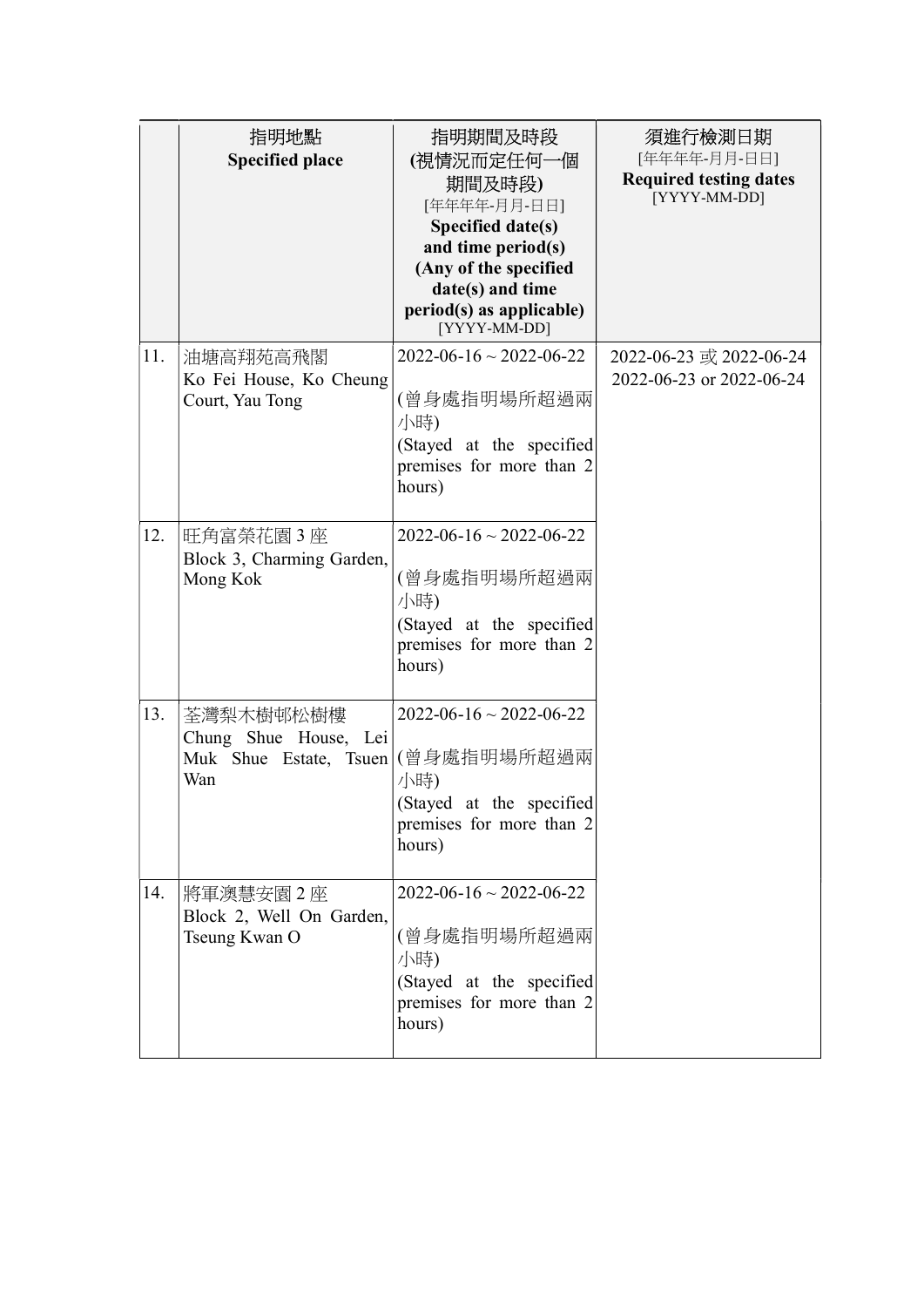|     | 指明地點<br><b>Specified place</b>                            | 指明期間及時段<br>(視情況而定任何一個<br>期間及時段)<br>[年年年年-月月-日日]<br>Specified date(s)<br>and time period(s)<br>(Any of the specified<br>date(s) and time<br>period(s) as applicable)<br>[YYYY-MM-DD] | 須進行檢測日期<br>[年年年年-月月-日日]<br><b>Required testing dates</b><br>[YYYY-MM-DD] |
|-----|-----------------------------------------------------------|-------------------------------------------------------------------------------------------------------------------------------------------------------------------------------------|--------------------------------------------------------------------------|
| 15. | 荃灣愉景新城 11 座<br>Block 11, Discovery Park,<br>Tsuen Wan     | $2022 - 06 - 16 \sim 2022 - 06 - 22$<br>(曾身處指明場所超過兩<br>小時)<br>(Stayed at the specified<br>premises for more than 2<br>hours)                                                        | 2022-06-23 或 2022-06-24<br>2022-06-23 or 2022-06-24                      |
| 16. | 沙田玖瓏山天瓏閣1座<br>Tower 1, Court D, Dragons<br>Range, Sha Tin | $2022 - 06 - 16 \approx 2022 - 06 - 22$<br>(曾身處指明場所超過兩<br>小時)<br>(Stayed at the specified<br>premises for more than 2<br>hours)                                                     |                                                                          |
| 17. | 大角咀港灣豪庭7座<br>Block 7, Metro Harbour<br>View, Tai Kok Tsui | $2022 - 06 - 15 \sim 2022 - 06 - 22$<br>(曾身處指明場所超過兩<br>小時)<br>(Stayed at the specified<br>premises for more than 2<br>hours)                                                        |                                                                          |
| 18. | 屯門大興邨興泰樓<br>Hing Tai House, Tai Hing<br>Estate, Tuen Mun  | $2022 - 06 - 17 \sim 2022 - 06 - 22$<br>(曾身處指明場所超過兩<br>小時)<br>(Stayed at the specified<br>premises for more than 2<br>hours)                                                        |                                                                          |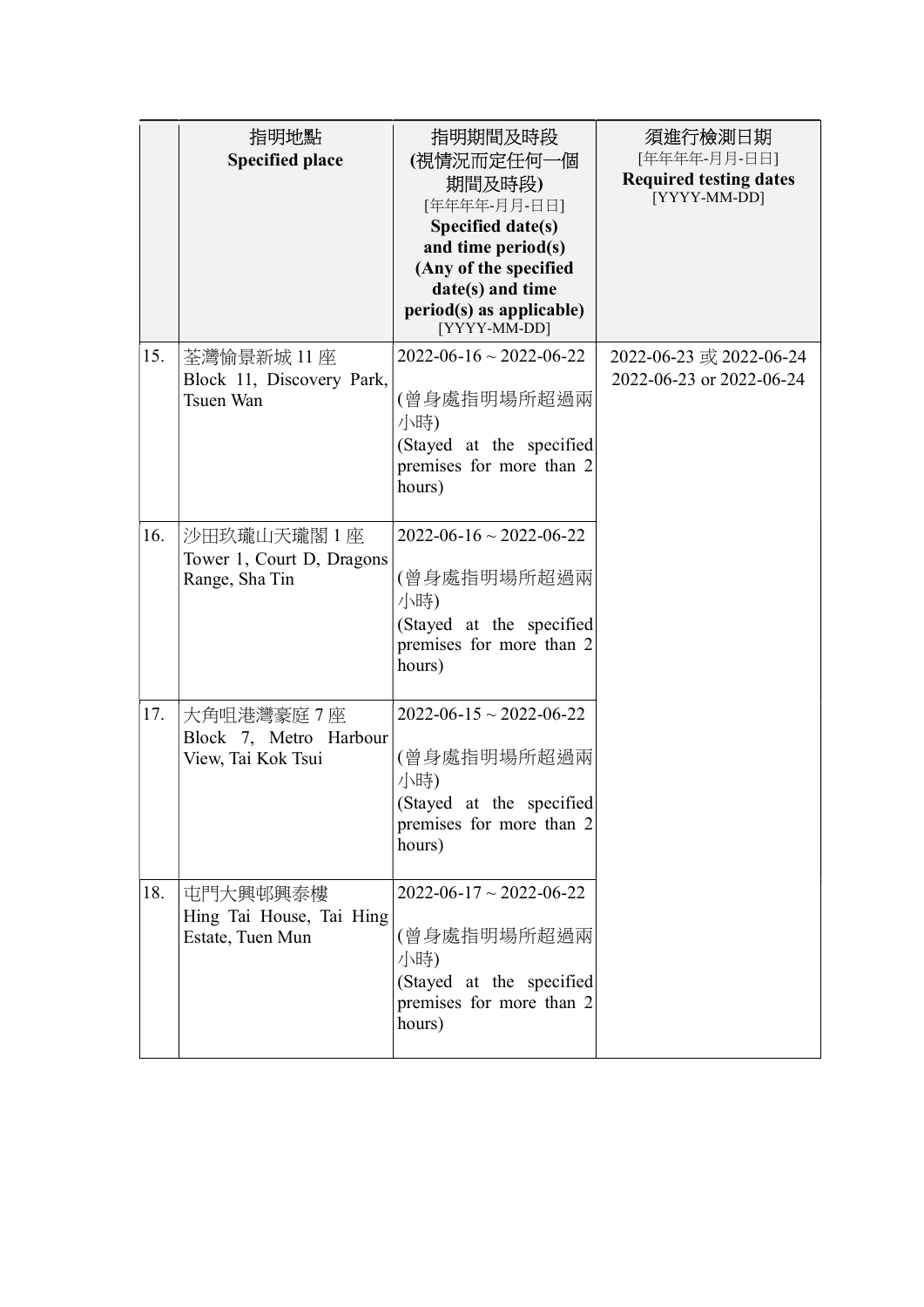|     | 指明地點<br><b>Specified place</b>                                                                                                                                                         | 指明期間及時段<br>(視情況而定任何一個<br>期間及時段)<br>[年年年年-月月-日日]<br>Specified date(s)<br>and time period(s)<br>(Any of the specified<br>date(s) and time<br>period(s) as applicable)<br>[YYYY-MM-DD]                     | 須進行檢測日期<br>[年年年年-月月-日日]<br><b>Required testing dates</b><br>[YYYY-MM-DD] |
|-----|----------------------------------------------------------------------------------------------------------------------------------------------------------------------------------------|---------------------------------------------------------------------------------------------------------------------------------------------------------------------------------------------------------|--------------------------------------------------------------------------|
| 19. | Fedex Express<br>赤鱲角亞洲空運中心 2樓 <br>208室<br>Fedex Express<br>Room<br>208,<br>$2/F$ ,<br>Airfreight Terminal, Chek<br>Lap Kok                                                             | $2022 - 06 - 16$ 14:00 $\sim$ 23:00<br>$2022 - 06 - 17$ 14:00 ~ 23:00<br>$2022 - 06 - 18$ 14:00 $\sim$ 23:00<br>Asia (曾身處指明場所超過<br>小時)<br>(Stayed at the specified<br>premises for more than 1<br>hour) | 2022-06-23 或 2022-06-24<br>2022-06-23 or 2022-06-24                      |
| 20. | 聖雅各福群會雅聚天地- <br>地區支援中心<br>灣仔皇后大道東 258 號灣<br>仔街市地下低層<br>St. James' Settlement WE<br>NET Club District Support<br>Centre<br>LG/F, Wan Chai Market,<br>258 Queen's Road East, Wan<br>Chai | $2022 - 06 - 17 \sim 2022 - 06 - 22$<br>(曾身處指明場所超過·<br>小時)<br>(Stayed at the specified<br>premises for more than 1<br>hour)                                                                             |                                                                          |
| 21. | 湯加<br>屯門大興邨大興商場地下<br>71 及 74 號鋪<br><b>SOUP PLUS</b><br>Shop 71 & 74, G/F, Tai Hing<br>Commercial Centre,<br>Tai<br>Hing Estate, Tuen Mun                                               | $2022 - 06 - 1809:15 \sim 10:15$                                                                                                                                                                        |                                                                          |
| 22. | 粵舫老趙<br>元朗達輝徑 1 號足彬大廈<br>地下1號鋪<br>Che's Kitchen<br>Shop 1, G/F, Chuk Bun<br>Building, 1 Tat Fai Path,<br>Yuen Long                                                                     | $2022 - 06 - 17$ 18:00 ~ 19:00                                                                                                                                                                          |                                                                          |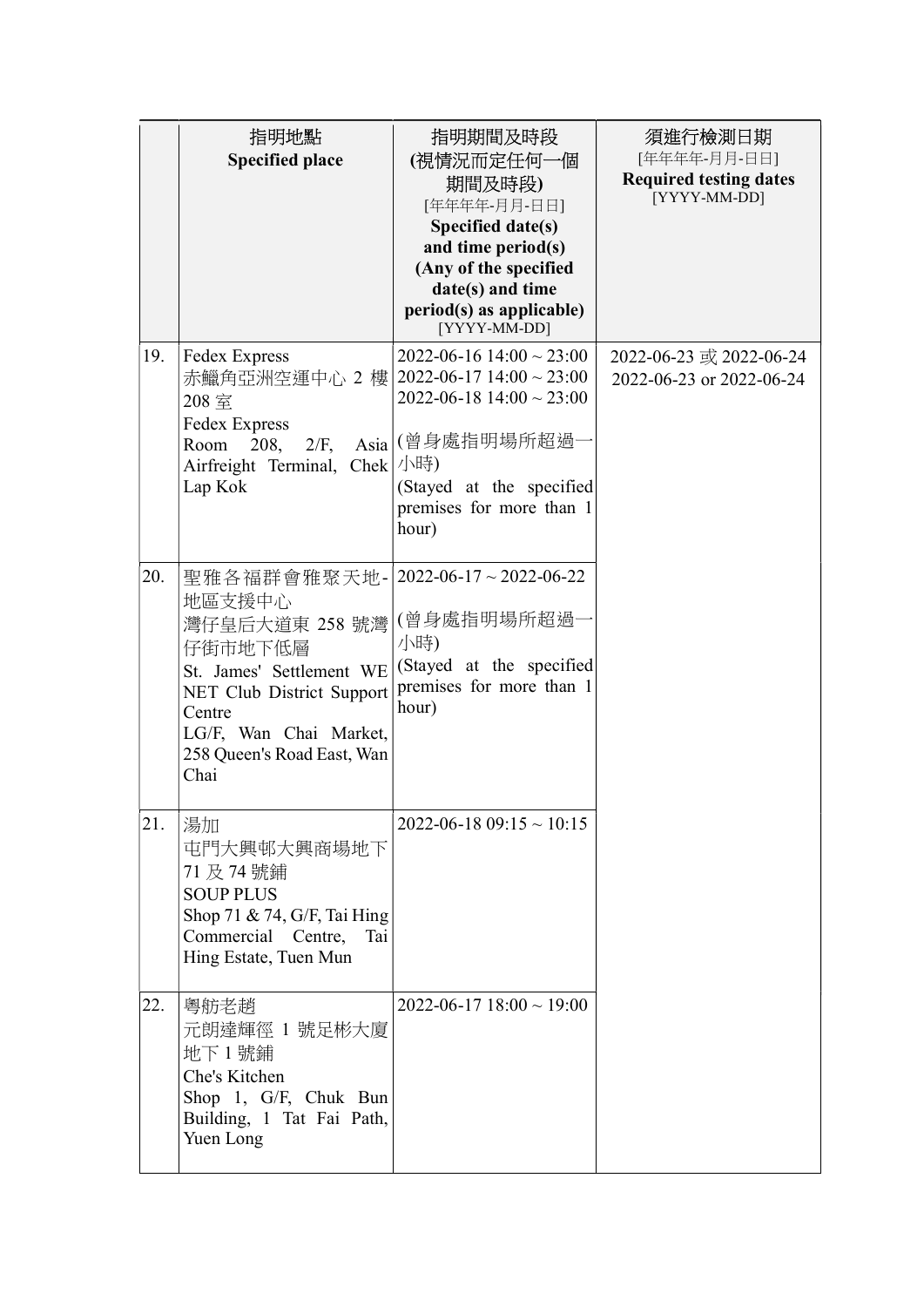|     | 指明地點<br><b>Specified place</b>                                                                                                                                | 指明期間及時段<br>(視情況而定任何一個<br>期間及時段)<br>[年年年年-月月-日日]<br>Specified date(s)<br>and time period(s)<br>(Any of the specified<br>date(s) and time<br>period(s) as applicable)<br>[YYYY-MM-DD] | 須進行檢測日期<br>[年年年年-月月-日日]<br><b>Required testing dates</b><br>[YYYY-MM-DD] |
|-----|---------------------------------------------------------------------------------------------------------------------------------------------------------------|-------------------------------------------------------------------------------------------------------------------------------------------------------------------------------------|--------------------------------------------------------------------------|
| 23. | 大家樂<br>屯門山景邨山景商場 LG<br>層 121號鋪<br>Café de Coral<br>Shop 121, LG/F, Shan King<br>Shopping Centre, Shan King<br>Estate, Tuen Mun                                | $2022 - 06 - 17$ 12:15 ~ 13:15                                                                                                                                                      | 2022-06-23 或 2022-06-24<br>2022-06-23 or 2022-06-24                      |
| 24. | 順德水鄉<br>屯門山景邨山景商場 2 樓<br>7號鋪<br>順德水鄉<br>Shop 7, $2/F$ , Shan King<br>Shopping Centre, Shan King<br>Estate, Tuen Mun                                           | $2022 - 06 - 1707:30 \sim 08:30$                                                                                                                                                    |                                                                          |
| 25. | 泛亞飲食亞洲空運中心員<br>工餐廳<br>赤鱲角亞洲空運中心二號<br>貨運大樓7樓<br>Asia Pacific Catering AAT<br><b>Staff Canteen</b><br>$7/F$ ,<br>Asia<br>Airfreight<br>Terminal 2, Chek Lap Kok | $2022 - 06 - 16$ 14:15 ~ 15:15<br>$2022 - 06 - 16$ 19:00 $\sim$ 20:00<br>$2022 - 06 - 17$ 15:30 ~ 16:30<br>$2022 - 06 - 18$ 15:15 ~ 16:15                                           |                                                                          |
| 26. | 賓墟冰室<br>青衣灝景灣商場地下 1 號<br>鋪<br>Bun Hui Cafe<br>Shop 1, $G/F$ ,<br>Villia<br>Esplanada Shopping Centre,<br>Tsing Yi                                             | $2022 - 06 - 18$ 10:15 ~ 11:00                                                                                                                                                      |                                                                          |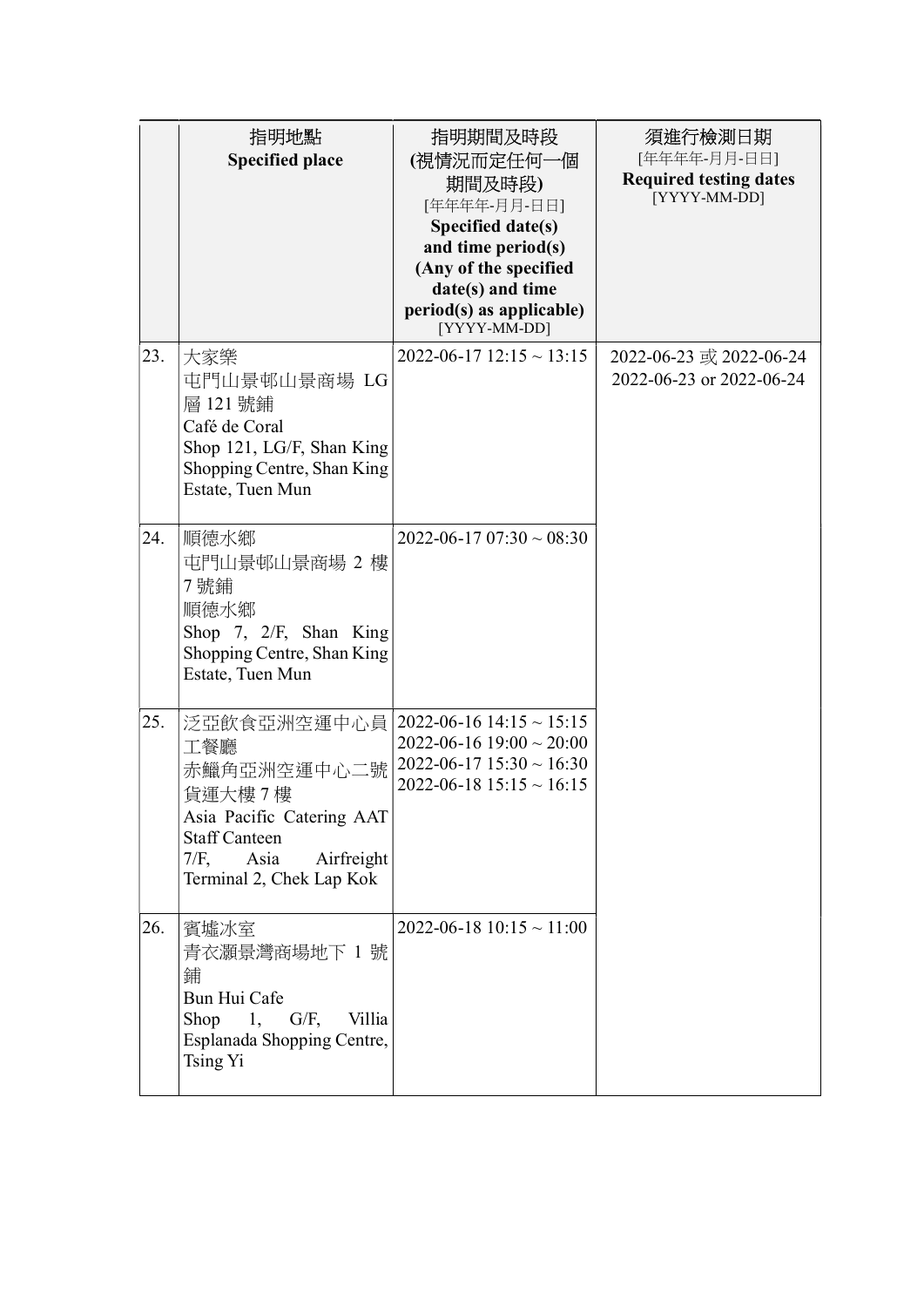### (I)(a)(ii) 陽性檢測個案曾乘搭的公共交通工具

Public Transport Taken by Tested Positive Cases

無 Nil

## (I)(a)(iii) 污水樣本檢測呈陽性的地點 Places with Sewage Sample(s) Tested Positive

指明任何曾於以下指明期間及時段身處指明地點的人士(不論以何種身分身處該等 地點,包括但不限於全職、兼職和替假員工、住客、學生及訪客,另有指明者除外) 為指明類別人士[<sup>見附註]</sup>:

Specify any persons who had been present at the following specified places during the specified date(s) and time period(s) (in any capacity including but not limited to full-time, part-time and relief staff, residents, students and visitors, unless otherwise specified) as the specified category of persons<sup>[Note]</sup>:

|    | 指明地點<br><b>Specified place</b>                                | 指明期間及時段<br>(視情況而定任何一個<br>期間及時段)<br>[年年年年-月月-日日]<br>Specified date(s)<br>and time period(s)<br>(Any of the specified<br>date(s) and time<br>period(s) as applicable)<br>[YYYY-MM-DD] | 須進行檢測日期<br>[年年年年-月月-日日]<br><b>Required testing dates</b><br>[YYYY-MM-DD] |
|----|---------------------------------------------------------------|-------------------------------------------------------------------------------------------------------------------------------------------------------------------------------------|--------------------------------------------------------------------------|
| 1. | 筲箕灣耀東邨耀明樓<br>Yiu Ming House, Yiu Tung<br>Estate, Shau Kei Wan | $2022 - 06 - 16 \sim 2022 - 06 - 22$<br>(曾身處指明場所超過兩<br>小時)<br>(Stayed at the specified<br>premises for more than 2<br>hours)                                                        | 2022-06-23 或 2022-06-24<br>2022-06-23 or 2022-06-24                      |
| 2. | 藍田德田邨德敬樓<br>Tak King House, Tak Tin<br>Estate, Lam Tin        | $2022 - 06 - 16 \sim 2022 - 06 - 22$<br>(曾身處指明場所超過兩<br>小時)<br>(Stayed at the specified<br>premises for more than 2<br>hours)                                                        |                                                                          |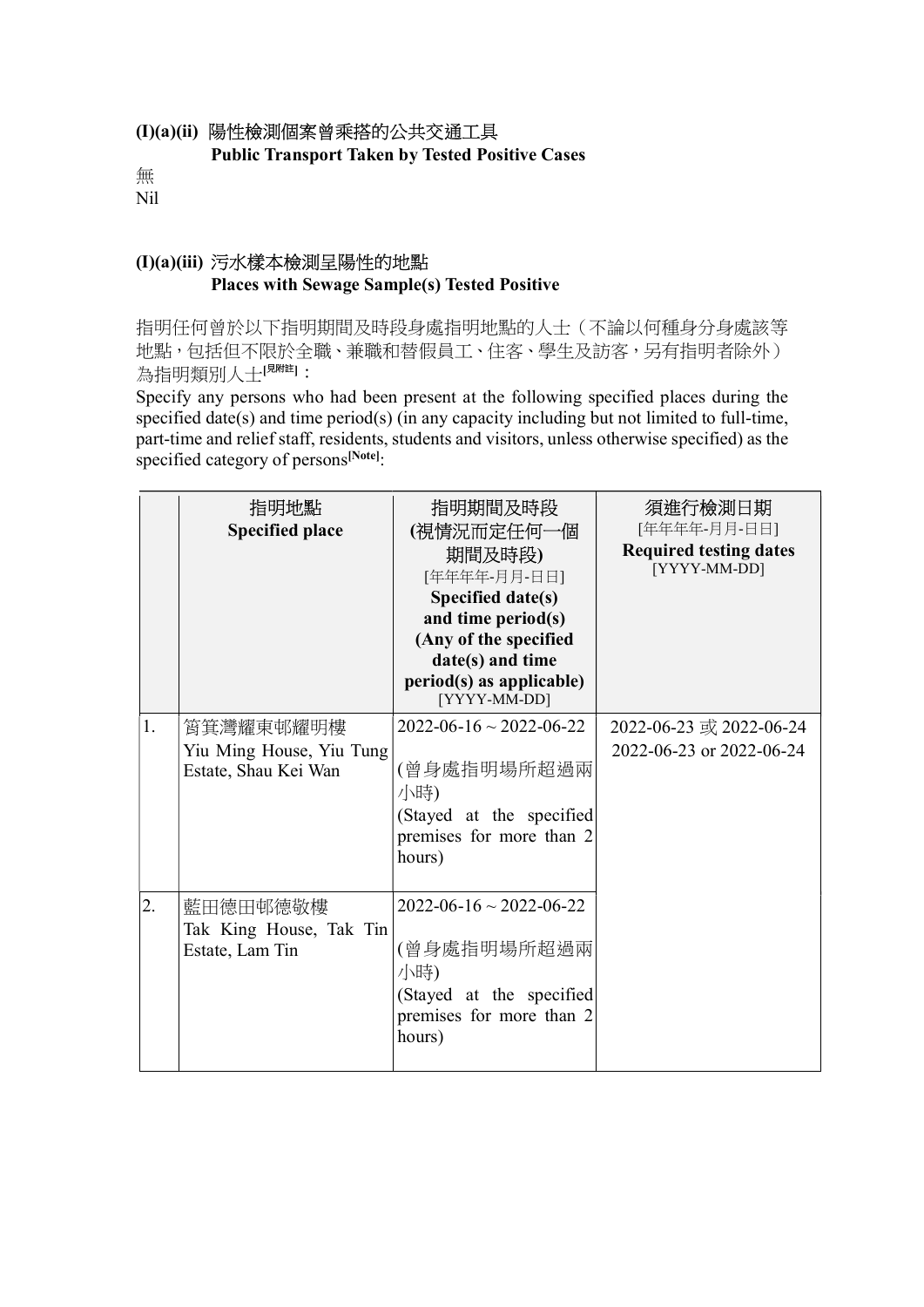|    | 指明地點<br><b>Specified place</b>                              | 指明期間及時段<br>(視情況而定任何一個<br>期間及時段)<br>[年年年年-月月-日日]<br>Specified date(s)<br>and time period(s)<br>(Any of the specified<br>date(s) and time<br>period(s) as applicable)<br>[YYYY-MM-DD] | 須進行檢測日期<br>[年年年年-月月-日日]<br><b>Required testing dates</b><br>[YYYY-MM-DD] |
|----|-------------------------------------------------------------|-------------------------------------------------------------------------------------------------------------------------------------------------------------------------------------|--------------------------------------------------------------------------|
| 3. | 葵涌荔景邨明景樓<br>Ming King House, Lai King<br>Estate, Kwai Chung | $2022 - 06 - 16 \sim 2022 - 06 - 22$<br>(曾身處指明場所超過兩<br>小時)<br>(Stayed at the specified<br>premises for more than 2<br>hours)                                                        | 2022-06-23 或 2022-06-24<br>2022-06-23 or 2022-06-24                      |
| 4. | 馬鞍山福安花園 2 座<br>Block 2, Fok On Garden,<br>Ma On Shan        | $2022 - 06 - 16 \sim 2022 - 06 - 22$<br>(曾身處指明場所超過兩<br>小時)<br>(Stayed at the specified<br>premises for more than 2<br>hours)                                                        |                                                                          |

### (I)(a)(iv) 與陽性檢測個案有關的地點

Places Relevant to Tested Positive Cases

無 Nil

- (I)(b) 上呼吸道感染及/或流感樣疾病個案(幼稚園╱幼兒中心) Upper Respiratory Tract Infection and/or Influenza-like Illness Cases (Kindergarten/ Child Care Centre) 無
- Nil
- (I)(c) 上呼吸道感染及/或流感樣疾病個案(小學) Upper Respiratory Tract Infection and/or Influenza-like Illness Cases (Primary School)

無

Nil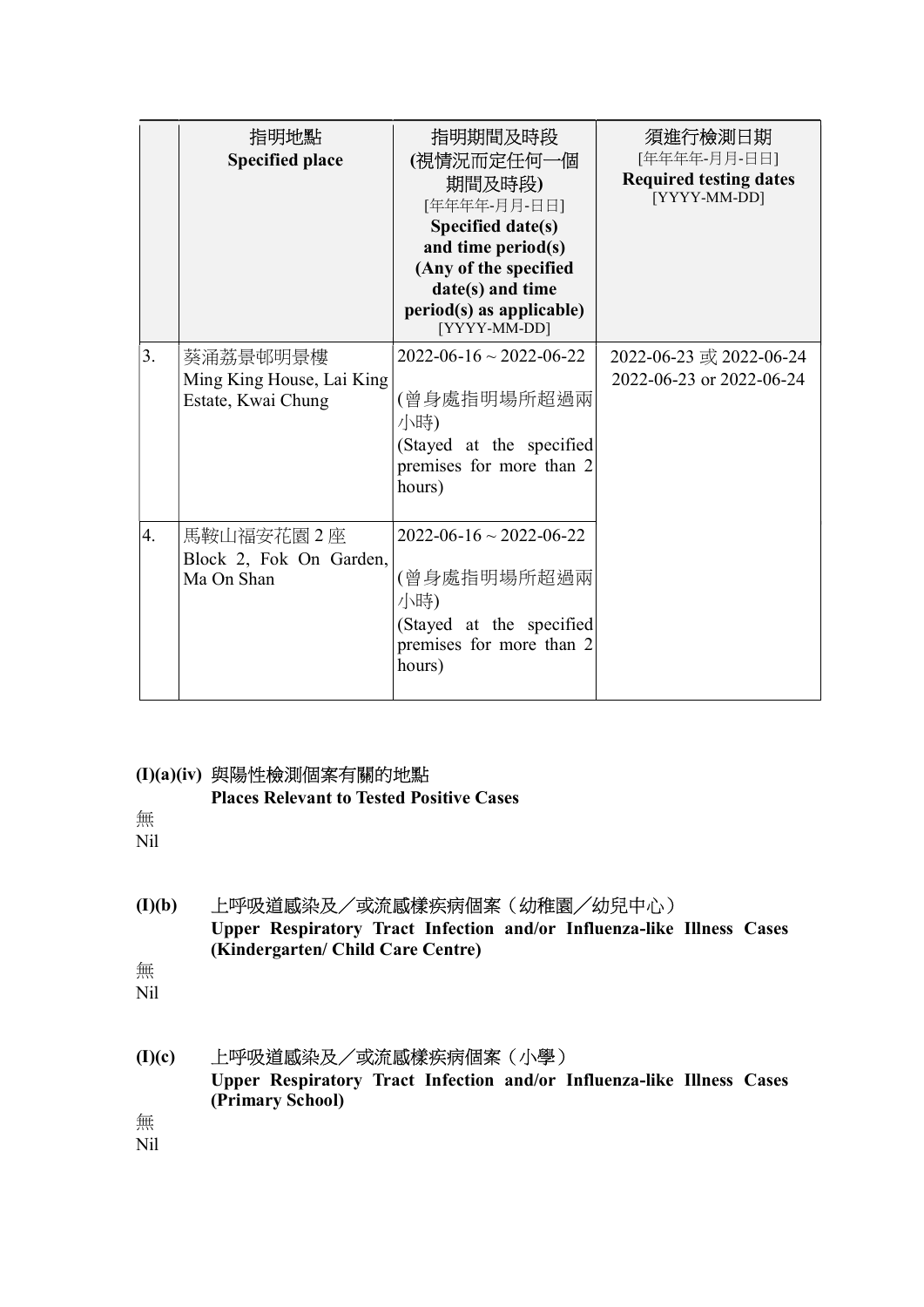### (I)(d) 陽性檢測個案曾到訪的地點(醫院管理局設施)

Places Visited by Tested Positive Cases (Facilities of the Hospital Authority)

無 Nil

### 附註:

#### Note:

上述第(I)(a)(i)(1-18)及第(I)(a)(iii)部分的指明地點不包括非住宅單位。 The non-domestic units are excluded from the specific place in Part  $(I)(a)(i)(1-18)$  and Part  $(I)(a)(iii)$  above.

如果屬於上述第(I)部分中指明的類別人士,須根據《預防及控制疾病規例》(第 599 章,附屬法例 A)第 22 條接受檢疫,在檢疫期間則無須遵從本公告中的規定。

如果屬於上述第(I)部分中指明的類別人士在須進行檢測日期在醫院或隔離設施接受 治療或隔離,有關人士在知會醫護人員有關適用檢測要求並在住院或隔離期間遵從 相關醫院或隔離設施的檢測安排的情況下,會獲視為已遵從強制檢測公告的規定。

上述第(I)部分中指明的類別人士如在 2022 年 3 月 22 日或之後取得 2019 冠狀病毒 病的聚合酶連鎖反應核酸檢測或快速抗原測試的陽性檢測結果(有關人士),則無須 按本公告的規定進行檢測。有關人士須向訂明人員按以下規定出示相關證明文件:

- (a) 就曾在聚合酶連鎖反應核酸檢測中取得陽性檢測結果的人士——出示相關載有 陽性檢測結果的電話短訊通知;或
- (b) 就曾在快速抗原測試中取得陽性檢測結果的人士——出示在政府「2019 冠狀病 毒快速抗原測試陽性結果人士申報系統」作出申報後獲發的電話短訊通知或隔 離令。

如有關人士未能出示相關證明文件,則仍須按本公告的規定進行檢測。

If a person who falls within the category specified in Part (I) above is required to undergo quarantine pursuant to section 22 of the Prevention and Control of Disease Regulation (Chapter 599, sub. leg. A), that person is not required to comply with the requirements set out in this Notice during the quarantine period.

If a person who falls within the category specified in Part (I) above is receiving treatment or under isolation in a hospital or an isolation facility on the required testing date(s), he/she would be taken to have complied with the requirements set out in the compulsory testing notice if he/she informs a medical professional of the applicable testing requirements and follows the testing arrangement as instructed by the hospital or isolation facility concerned during his/her hospitalisation or isolation.

If a person who falls within the category specified in Part (I) above had obtained on or after 22 March 2022 a positive test result in a polymerase chain reaction-based nucleic acid test or rapid antigen test for COVID-19 (*relevant person*), then he/she needs not undergo testing in accordance with the requirements of this Notice. The relevant person must produce the relevant documentary proof to a prescribed officer as required below:—